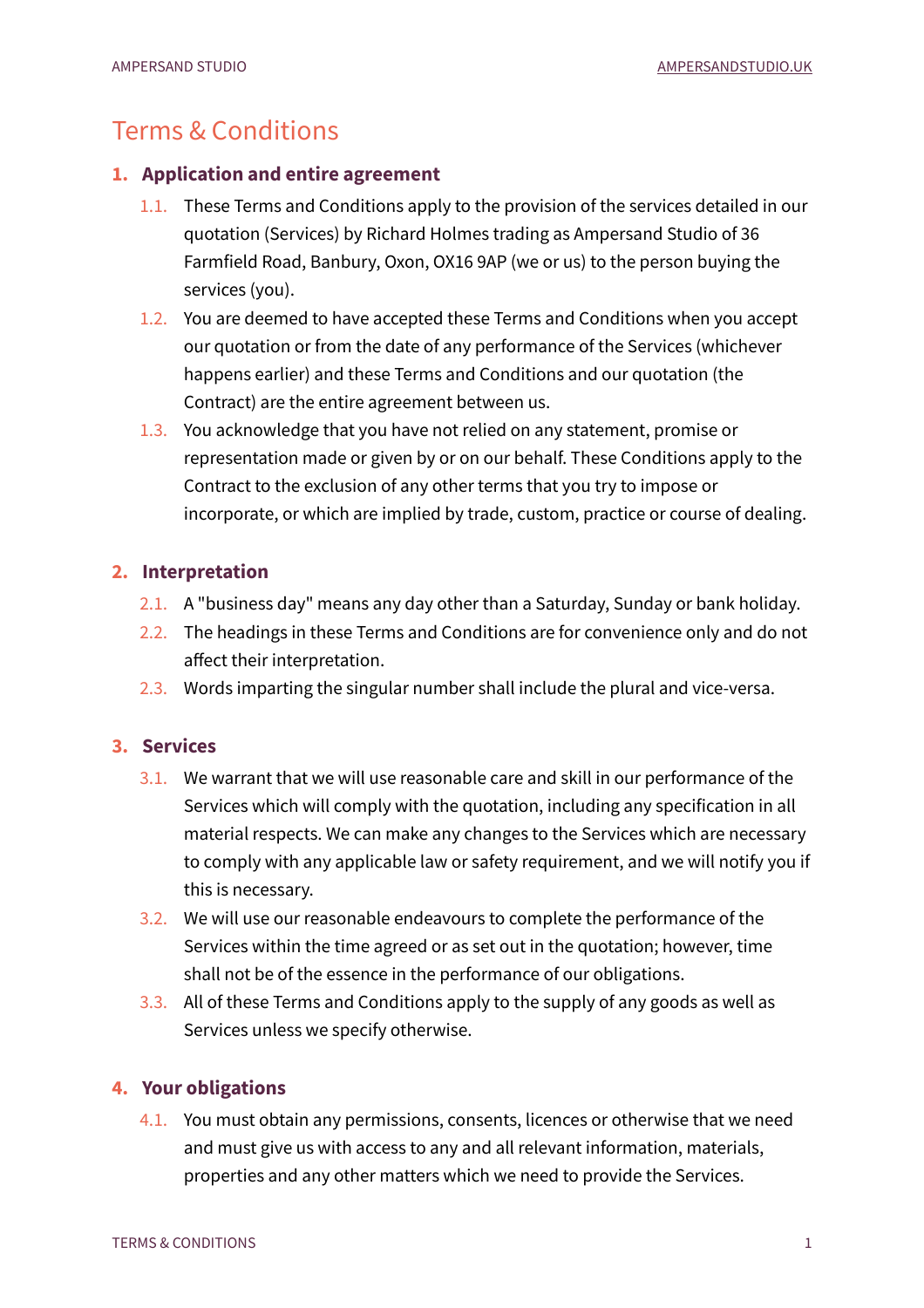- 4.2. If you do not comply with clause 10, we can terminate the Services.
- 4.3. We are not liable for any delay or failure to provide the Services if this is caused by your failure to comply with the provisions of this section (Your obligations).

#### **5. Fees and Deposit**

- 5.1. The fees (Fees) for the Services are set out in the quotation and are on a fixed term contract.
- 5.2. In addition to the Fees, we can recover from you a) reasonable incidental expenses including, but not limited to, travelling expenses, hotel costs, subsistence and any associated expenses, b) the cost of services provided by third parties and required by us for the performance of the Services, and c) the cost of any materials required for the provision of the Services. Any additional expenditure requires prior approval by you.
- 5.3. You must pay us for any additional services provided by us that are not specified in the quotation in accordance with our then current, applicable hourly rate in effect at the time of performance or such other rate as may be agreed between us. The provisions of clause 14 also apply to these additional services. This may include, but not limited to, domain name management and support, maintenance support & ongoing SEO costs.
- 5.4. The Fees are inclusive of any applicable VAT and other taxes or levies which are imposed or charged by any competent authority.
- 5.5. You must pay a deposit ("Deposit") as detailed in the quotation within 7 days of acceptance.
- 5.6. If you do not pay the Deposit to us according to the clause above, we can either withhold provision of the Services until the Deposit is received or can terminate under the clause below (Termination).
- 5.7. The Deposit is non-refundable unless we fail to provide the Services and are at fault for such failure (where the failure is not our fault, no refund will be made).

## **6. Cancellation and amendment**

- 6.1. We can withdraw, cancel or amend a quotation if it has not been accepted by you, or if the Services have not started, within a period of 14 days from the date of the quotation, (unless the quotation has been withdrawn).
- 6.2. Either we or you can cancel an order for any reason prior to your acceptance (or rejection) of the quotation.
- 6.3. If you want to amend any details of the Services you must tell us in writing as soon as possible. We will use reasonable endeavours to make any required changes and additional costs will be included in the Fees and invoiced to you.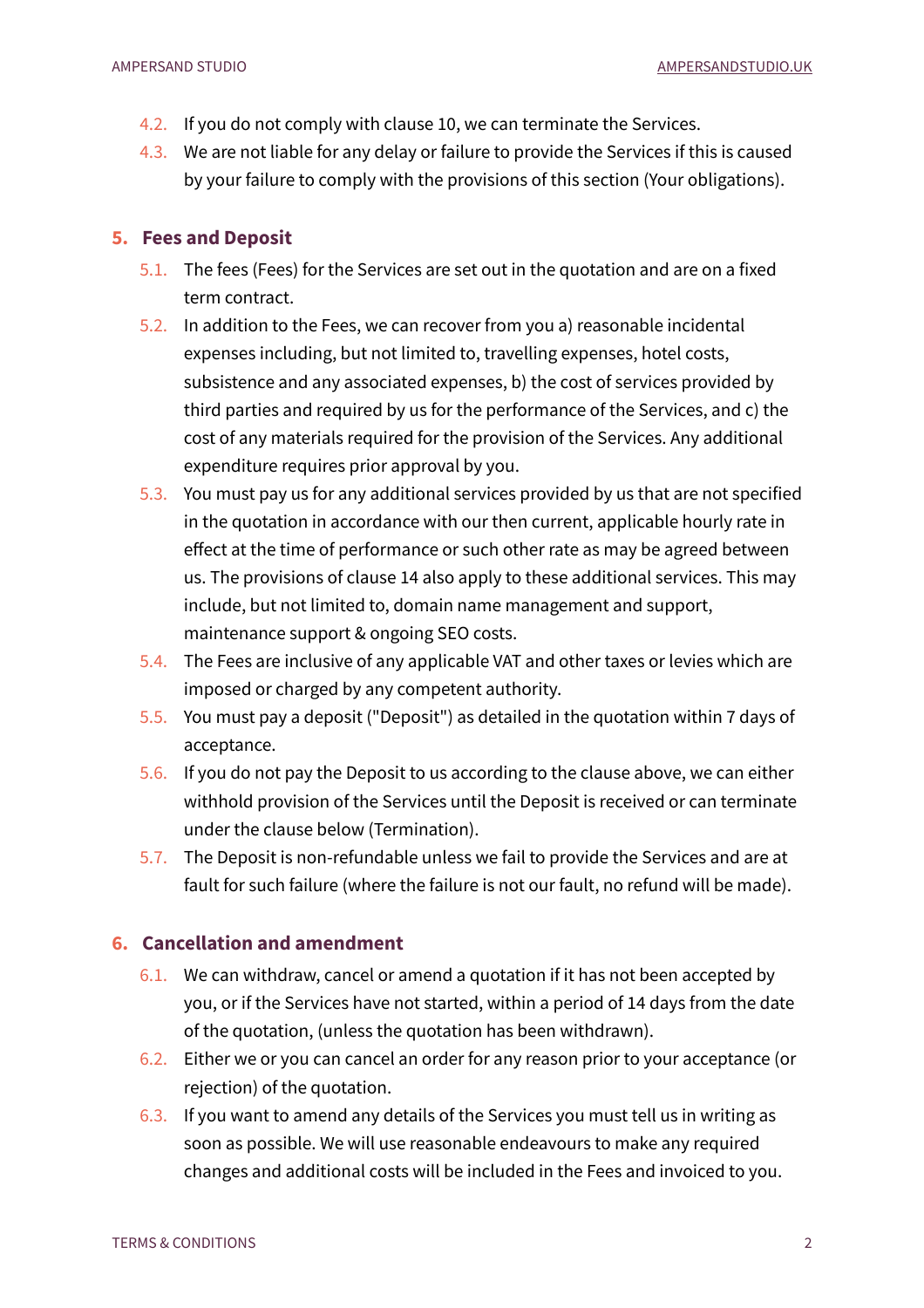6.4. If, due to circumstances beyond our control, including those set out in the clause below (Circumstances beyond a party's control), we have to make any change in the Services or how they are provided, we will notify you immediately. We will use reasonable endeavours to keep any such changes to a minimum.

#### **7. Payment**

- 7.1. We will invoice you for payment of the Fees either:
	- 7.1.1. when we have completed the Services; or
	- 7.1.2. on the invoice dates set out in the quotation.
- 7.2. You must pay the Fees due within 30 days of the date of our invoice or otherwise in accordance with any credit terms agreed between us.
- 7.3. Time for payment shall be of the essence of the Contract.
- 7.4. Without limiting any other right or remedy we have for statutory interest, if you do not pay within the period set out above, we will charge you interest at the rate of 4% per annum above the base lending rate of the Bank of England from time to time on the amount outstanding until payment is received in full.
- 7.5. All payments due under these Terms and Conditions must be made in full without any deduction or withholding except as required by law and neither of us can assert any credit, set-off or counterclaim against the other in order to justify withholding payment of any such amount in whole or in part.
- 7.6. If you do not pay within the period set out above, we can suspend any further provision of the Services and cancel any future services which have been ordered by, or otherwise arranged with, you.
- 7.7. Receipts for payment will be issued by us only at your request.
- 7.8. All payments must be made in British Pounds unless otherwise agreed in writing between us.

#### **8. Sub-Contracting and assignment**

- 8.1. We can at any time assign, transfer, charge, subcontract or deal in any other manner with all or any of our rights under these Terms and Conditions and can subcontract or delegate in any manner any or all of our obligations to any third party.
- 8.2. You must not, without our prior written consent, assign, transfer, charge, subcontract or deal in any other manner with all or any of your rights or obligations under these Terms and Conditions.

## **9. Termination**

9.1. We can terminate the provision of the Services immediately if you: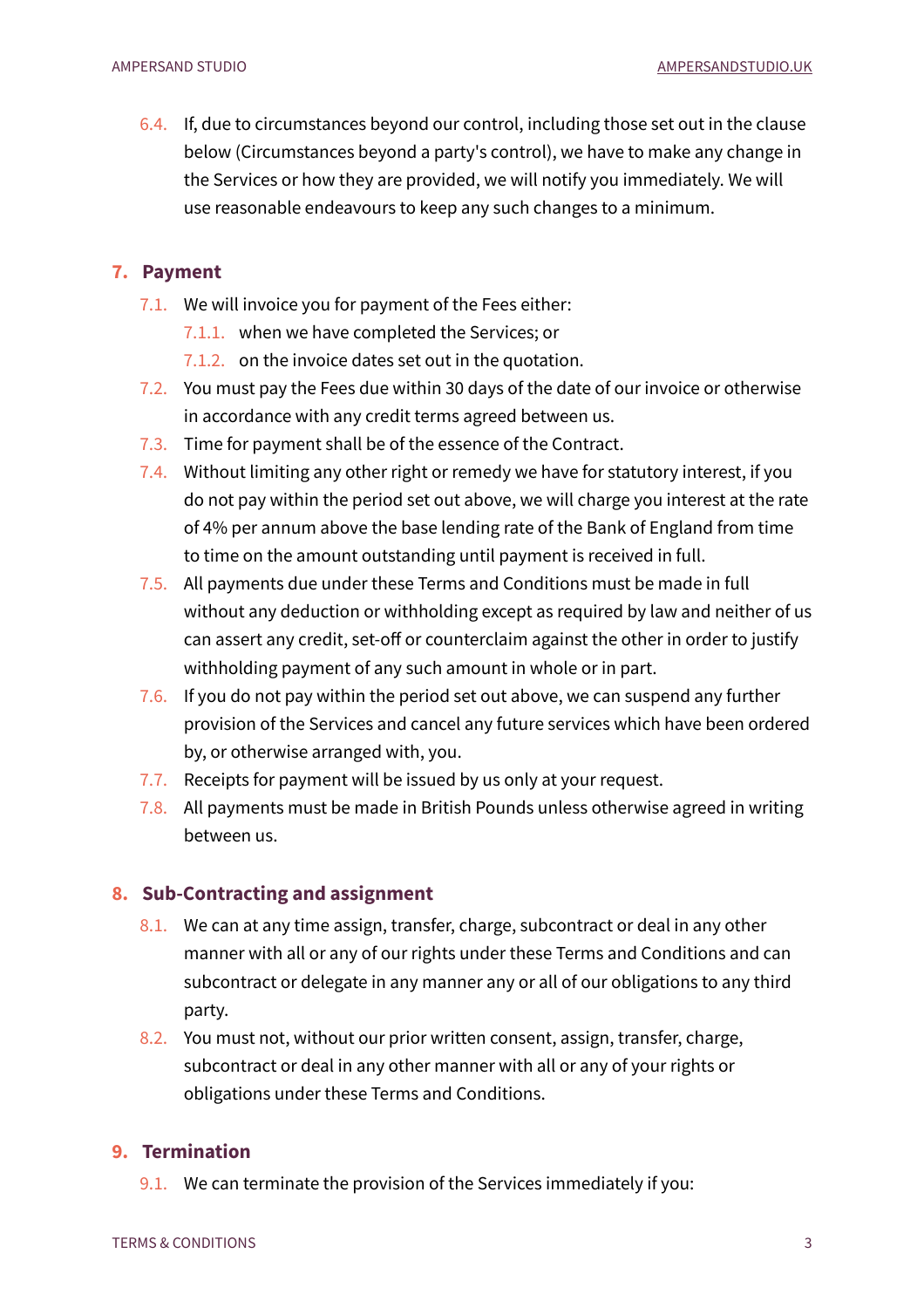- 9.1.1. commit a material breach of your obligations under these Terms and Conditions; or
- 9.1.2. fail to make pay any amount due under the Contract on the due date for payment; or
- 9.1.3. are or become or, in our reasonable opinion, are about to become, the subject of a bankruptcy order or take advantage of any other statutory provision for the relief of insolvent debtor; or
- 9.1.4. enter into a voluntary arrangement under Part 1 of the Insolvency Act 1986, or any other scheme or arrangement is made with its creditors; or
- 9.1.5. convene any meeting of your creditors, enter into voluntary or compulsory liquidation, have a receiver, manager, administrator or administrative receiver appointed in respect of your assets or undertakings or any part of them, any documents are filed with the court for the appointment of an administrator in respect of you, notice of intention to appoint an administrator is given by you or any of your directors or by a qualifying floating charge holder (as defined in para. 14 of Schedule B1 of the Insolvency Act 1986), a resolution is passed or petition presented to any court for your winding up or for the granting of an administration order in respect of you, or any proceedings are commenced relating to your insolvency or possible insolvency.

## **10.Intellectual property**

10.1. We reserve all copyright and any other intellectual property rights which may subsist in any goods supplied in connection with the provision of the Services. We reserve the right to take any appropriate action to restrain or prevent the infringement of such intellectual property rights.

#### **11. Liability and indemnity**

- 11.1. Our liability under these Terms and Conditions, and in breach of statutory duty, and in tort or misrepresentation or otherwise, shall be limited as set out in this clause.
- 11.2. The total amount of our liability is limited to the total amount of Fees payable by you under the Contract.
- 11.3. We are not liable (whether caused by our employees, agents or otherwise) in connection with our provision of the Services or the performance of any of our other obligations under these Terms and Conditions or the quotation for: 11.3.1. any indirect, special or consequential loss, damage, costs, or expenses or;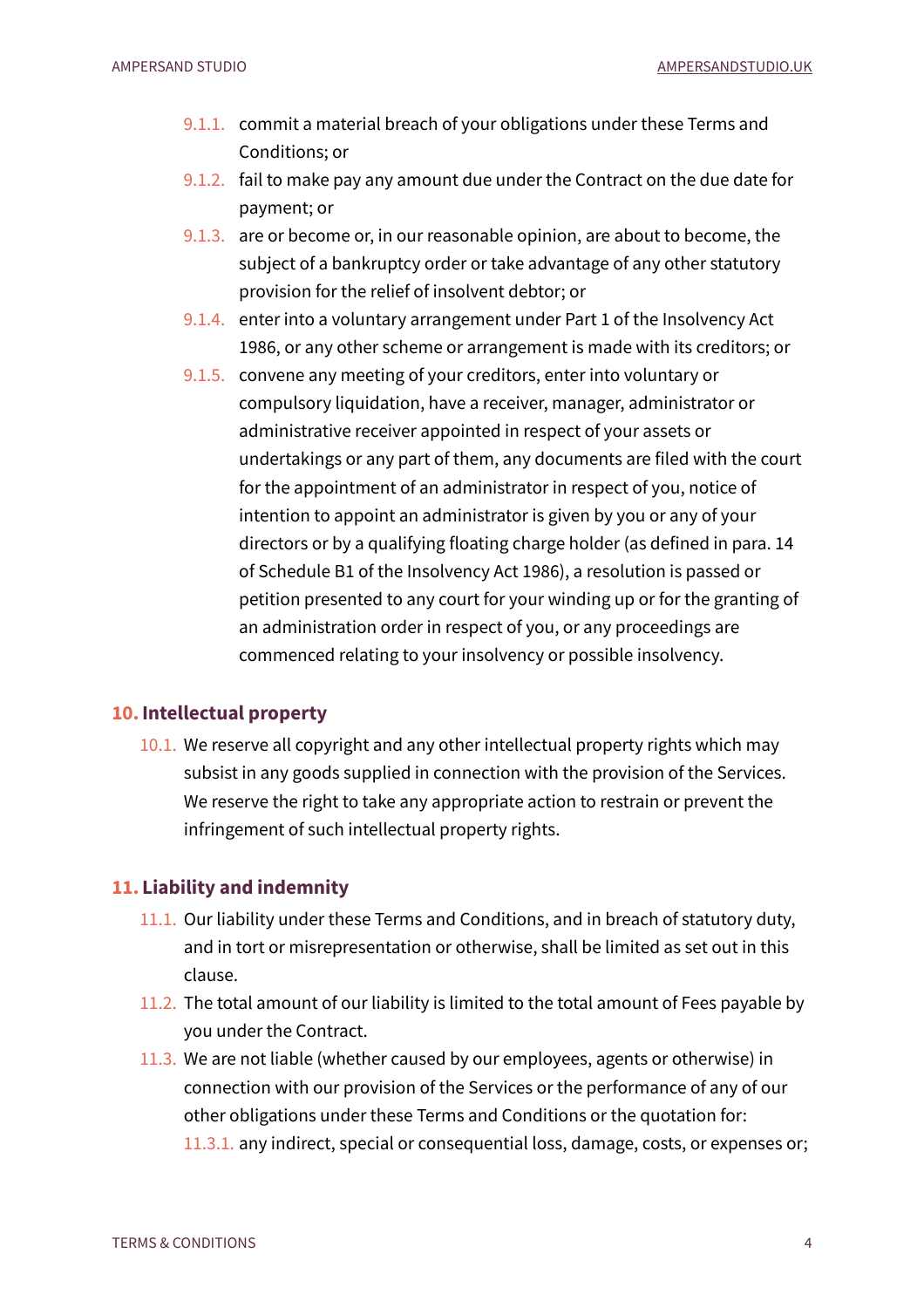- 11.3.2. any loss of profits; loss of anticipated profits; loss of business; loss of data; loss of reputation or goodwill; business interruption; or, other third party claims; or
- 11.3.3. any failure to perform any of our obligations if such delay or failure is due to any cause beyond our reasonable control; or
- 11.3.4. any losses caused directly or indirectly by any failure or your breach in relation to your obligations; or
- 11.3.5. any losses arising directly or indirectly from the choice of Services and how they will meet your requirements or your use of the Services or any goods supplied in connection with the Services.
- 11.4. You must indemnify us against all damages, costs, claims and expenses suffered by us arising from any loss or damage to any equipment (including that belonging to third parties) caused by you or your agents or employees.
- 11.5. Nothing in these Terms and Conditions shall limit or exclude our liability for death or personal injury caused by our negligence, or for any fraudulent misrepresentation, or for any other matters for which it would be unlawful to exclude or limit liability.

#### **12.Circumstances beyond a party's control**

12.1. Neither of us is liable for any failure or delay in performing our obligations where such failure or delay results from any cause that is beyond the reasonable control of that party. Such causes include, but are not limited to: power failure, Internet Service Provider failure, industrial action, civil unrest, fire, flood, storms, earthquakes, acts of terrorism, acts of war, governmental action or any other event that is beyond the control of the party in question. If the delay continues for a period of 90 days, either of us may terminate or cancel the Services to be carried out under these Terms and Conditions.

## **13.Communications**

- 13.1. All notices under these Terms and Conditions must be in writing and signed by, or on behalf of, the party giving notice (or a duly authorised officer of that party).
- 13.2. Notices shall be deemed to have been duly given:
	- 13.2.1. when delivered, if delivered by courier or other messenger (including registered mail) during the normal business hours of the recipient;
	- 13.2.2. when sent, if transmitted by fax or email and a successful transmission report or return receipt is generated;
	- 13.2.3. on the fifth business day following mailing, if mailed by national ordinary mail; or